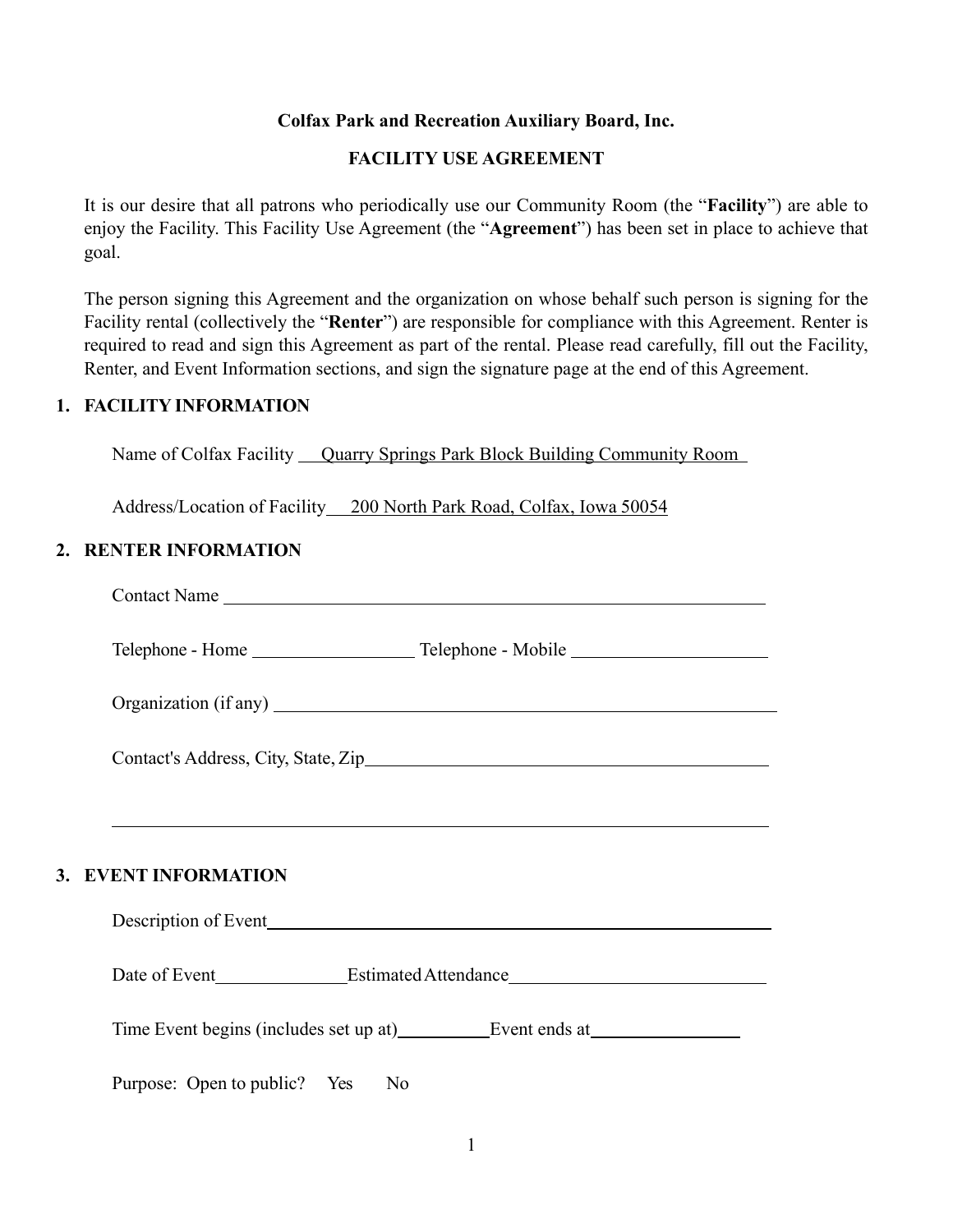List any outside materials to be brought into the Facility.

# **4. CONDITIONS OFUSE RESERVATIONS**

- (a) Reservations should be made well in advance of the intended date of use because demand for the Facility is high and dates fill quickly.
- (b) The Facility is not considered rented until Renter delivers to the Colfax Park & Recreation Auxiliary Board, Inc. (the "**Park Board**") Facility Manager the following:
	- (i) an executed copy of this Agreement;
	- (ii) the deposit;
	- (iii) the rental fee; and
	- (iv) anything else reasonably deemed necessary by the Park Board.
- (c) A person who is at least eighteen (18) years of age must sign this Agreement.
- **(d) [Renter shall provide the Park Board Facility Manager or his/her designee with a single contact person who is to serve as the representative for Renter.]**
- (e) Renter shall be responsible for securing any required permits and licenses.
- (f) The Facility shall be used for the purpose stated in this Agreement, and no other use shall be permitted.
- (g) Renter shall not use the full name of the Park Board or Quarry Springs Park to suggest endorsement or sponsorship of the event without prior written approval of the Park Board. Renter's publicity of the event shall clearly and accurately identify the name of the sponsoring organization, persons or individuals.
- (h) Renter shall permit any Park Board officers, employees, or agents to visit the event described in this Agreement.
- (i) Under no circumstances shall Renter assign, sublease or allow any other organization persons or individual to use the Facility for the period for which Renter has contracted.

# **5. FEES**

Renter shall pay a damage and clean-up deposit and a rental fee. These fees must be paid when the room is scheduled to reserve the date and are as follows:

- (a) Weddings. \$300.00. Two checks (\$300.00 damage and clean-up deposit, and \$300.00 for building rent.)
- (b) Large groups. (Graduations, anniversary parties, family reunions) \$175.00. Two checks. (\$175.00 damage and clean-up deposit, and \$175.00 for building rent. Graduation events with more than one Graduate will have an additional \$50.00 charge per Graduate.)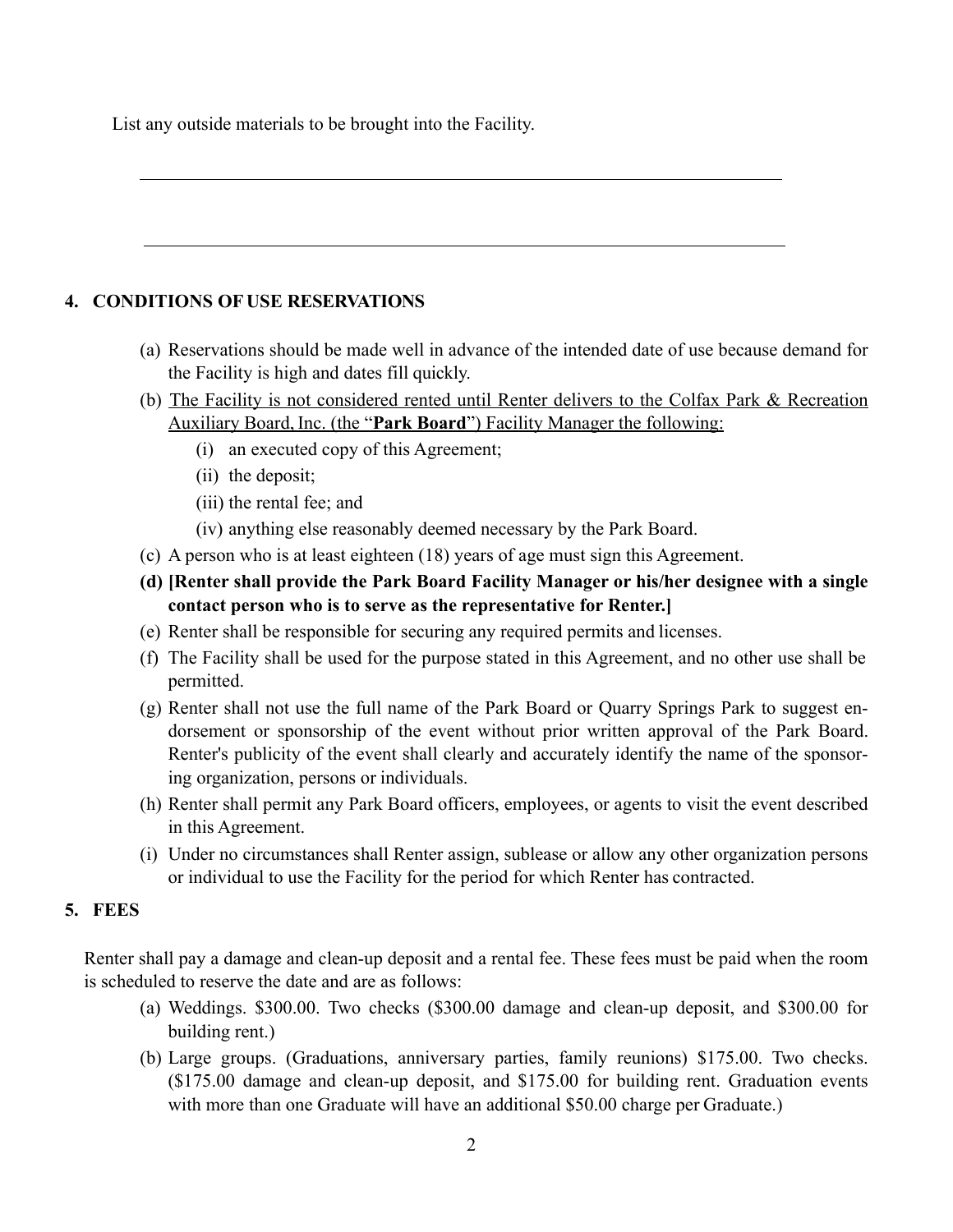- (c) Small groups. \$125.00. Two checks. (\$125.00 damage and clean-up deposit, and \$125.00 for building rent.)
- (d) All checks will be cashed within thirty (30) days of receipt. The deposit will be returned to the Renter within thirty (30) days after the event if the building passes inspection. Deposit **[and rental checks]** must be made payable to: Colfax Park & Recreation Auxiliary Board, Inc.
- (e) To reserve the day before an event (if available) for access to the Facility is \$50.00, and to reserve the Facility the morning after (if available) an event to clean-up before 11:00 a.m. is \$25.00.

Any individual holding a reservation wanting to cancel must provide two (2) weeks **[written]** notice, otherwise a portion or all the money may be retained by the Park Board.

In the event the Facility is left damaged or unclean, Renter shall be charged for any and all janitorial and/or repair fees incurred by the Park Board as a result of same, and these fees shall be billed to the renter (if damage exceeds the damage deposit) and Renter agrees to pay said charge within fifteen (15) days of written notice.

## **6. INDEMNIFICATION AND INSURANCE**

- (a) Renter shall indemnify, defend, and hold harmless the Park Board, its officers, employees and agents from any and all losses, costs, expenses, claims, liabilities, actions, or damages, including liability for injuries to any person or persons or damage to property arising at any time during and/or arising out of or in any way connected with Renter's use of the Facility and adjoining property, unless solely caused by the gross negligence or willful misconduct of the Park Board, its officers, employees, or agents.
- (b) Renter should have general liability insurance against any and all losses, costs, expenses, claims, liabilities, actions or damages, including liability for injuries to any person or persons or damage to property arising at any time during, and/or arising out of or in any way connected with, Renter's use of the Park Board's Facilities and adjoining property and submit a copy of the certificate of insurance.
- (c) Renter shall report any personal injuries or property damage arising at any time during, and/ or arising out of or in any way connected with, Renter's use of the Facilities. Renter shall notify the Park Board Facility Manager of such injuries or damage immediately.
- (d) Renter waives any right of recovery against the Park Board, its officers, employees, and agents for fires, floods, earthquakes, civil disturbances, regulation of any public authority, and other causes beyond their control. Renter shall not charge results of "acts of God" to the Park Board, its officers, employees, or agents.
- (e) Renter waives any right of recovery against the Park Board, its officers, employees, and agents for indemnification, contribution, or declaratory relief arising out of or in any way connected with Renter's use of the Facility and adjoining property, even if the Park Board, its officers, employees, or agents seek recovery against Renter.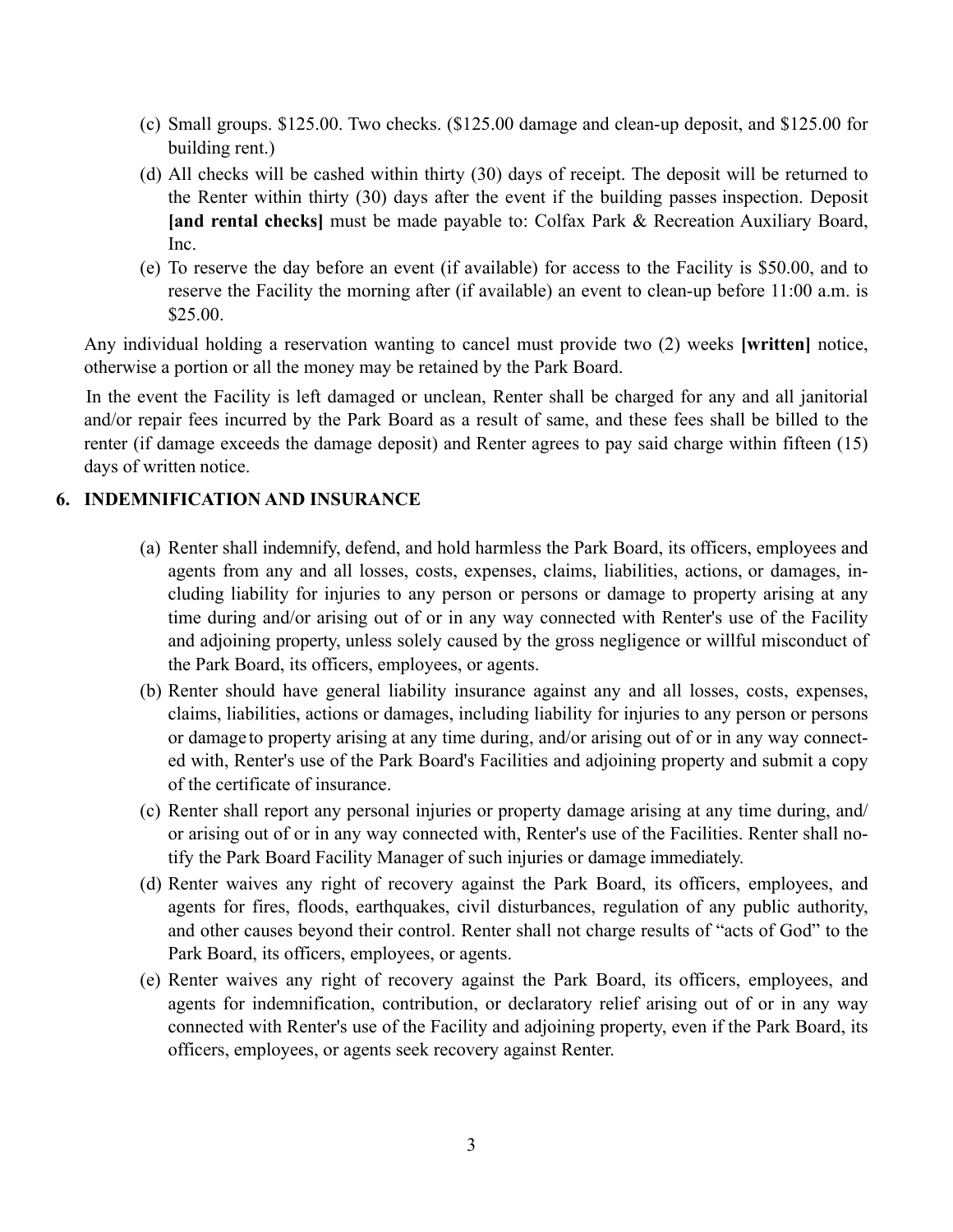# **7. SECURITY**

(a) Renter is solely responsible for supervising all individuals at the Facility and adjoining property during the event. The Park Board is not responsible for providing this supervision. However, the Park Board or Facility Manager's designated person may evict individuals from the Facility during the event if their conduct is not in the best interest of the public or is deemed to be detrimental in any way, as determined by the Facility Manager or the Facility Manager's designated person. If alcohol is brought into the Facility, the Park Board will direct the Facility Manager to alert the City of Colfax Police Department. The event will cease immediately and ALL persons will be evicted from the Facility. There will be NO REFUND of the rental fee, but the deposit fee will be refunded dependent upon condition of the Facility.

### **8. SET UP/CLEAN UP/DECORATIONS**

- (a) If Renter does not make arrangements pursuant to Section 5(e) of this Agreement, Renter, caterers, bands, and related personnel will not be permitted access to the Facility prior to or after the event time period. Renter shall be responsible for arranging access during the time requested for entry and exit of the Facility.
- (b) Renter shall not prepare or decorate the Facility prior to the event start time, unless Renter has made arrangements pursuant to Section 5(e) of this Agreement.
- (c) Renter shall not drive or attach hooks, tacks, screws, poles, stakes or other forms of fasteners into any part of the Facility and shall not make or allow to be made any alterations of any kind therein.
- (d) No food or items should be left at the Facility after the event.
- (e) Renter shall be responsible for all cleanup of the Facility, including adjacent grounds, at the end of the rental. Renter shall pick up, bag and remove all trash generated by all activity in any way connected with its use of the Facility, leaving the Facility clean and free of all trash and litter. Renter shall also leave all fixtures, if any, in good working condition.
- (f) Renter shall not store any equipment or materials at the Facility or adjoining property without the prior **[written]** approval of the Park Board Facility Manager.
- (g) Renter shall be responsible for any and all damage to the Facility and/or its contents during use. In the event damage occurs or any cleaning is necessary, Renter shall be charged for any and all janitorial and/or repair fees incurred by the Park Board as a result.

## **9. EQUIPMENT/ACCESSORIES**

- (a) Renter shall not remove, relocate, or take Park Board property outside of the Facility for any reason.
- (b)Renter shall not use Park Board equipment, tools, or furnishings located in or about the Facility without the prior written approval of the Facility Manager.
- (c) Renter shall not drive motorized vehicles inside Facility buildings.
- (d)The Park Board does not provide audio/visual systems, public address systems, spotlights, floodlights, or projectors. Renter, at own cost, may bring these systems into the Facility for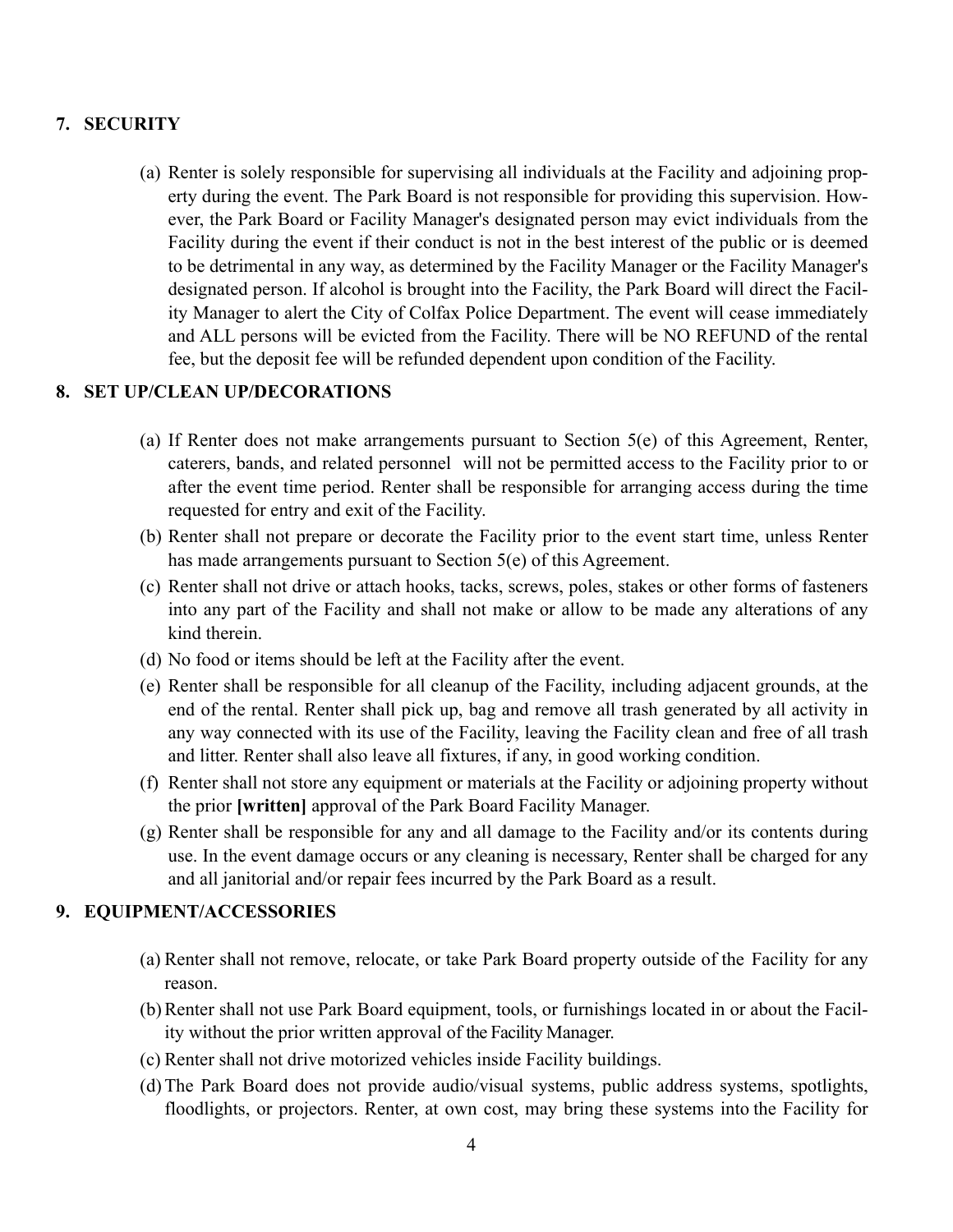their use. The Park Board does not supply Wi-Fi access.

#### **10. MISCELLANEOUS**

- (a) Renter shall comply with all local, state, and federal laws and regulations related to the use of the Facility.
- (b)Renter shall not admit a larger number of individuals than can lawfully, safely, and freely move about the Facility. Occupancy maximum is [2011].
- (c) Gambling of any kind is NOT permitted at the Facility without special permission for nonprofit fundraising events.
- (d) Smoking is not permitted in the Facility.
- (e) If Renter violates any part of this agreement or reports false information to the Park Board, the Park Board may refuse Renter further use of the Facility, and Renter shall forfeit a portion or all of the rental fee and/or the damage and clean up deposit.
- (f) The Park Board may impose additional requirements as deemed necessary to protect the health, safety, and/or welfare of the community.
- (g) Any person aggrieved by the Park Board's decision with respect to this Agreement may appeal to the Facility Manager in writing no later than five (5) days the Park Board's decision has been communicated to the aggrieved party.
- (h)If any provision of this Agreement is held to be invalid or unenforceable, the remaining provisions shall remain in full force and effect.
- (i) Use or sale of drugs of any kind is not permitted at the Facility.
- (j) This Agreement will be governed by and construed in accordance with the laws of the State of Iowa.
- (k) Any dispute arising out of or in connection with this Agreement is to be adjudicated before a Federal District Court or Iowa district court located in Polk County, Iowa, and you consent, and agree to, hereby submit to the exclusive jurisdiction of the courts of the State of Iowa located in Polk County, Iowa, and of the Federal District Courts located in Polk County, Iowa, with respect to any action or legal proceeding commenced by any party, and irrevocably waive any objection you now or hereafter may have respecting the venue of any such action or proceeding brought in such a court or respecting the fact that such court is an inconvenient forum.
- (l) This Agreement contains the entire agreement between you and us concerning the rental of the Facility, and no modifications of this Agreement or waiver of the terms and conditions hereof will be binding upon you or us, unless approved in writing by the parties.